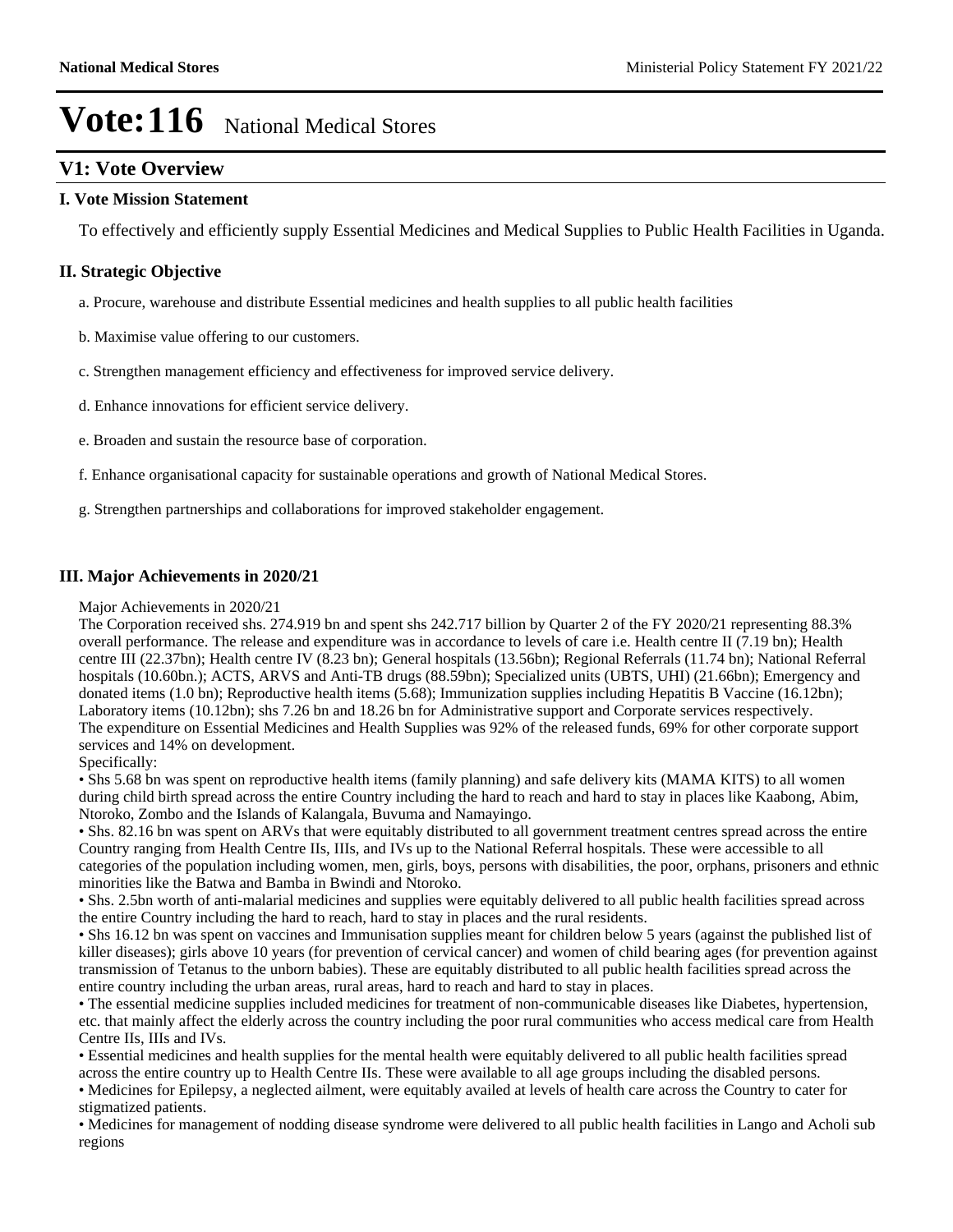### **IV. Medium Term Plans**

The Corporation will continue to:

Procure, store and equitably distribute embossed essential medicines and health supplies to all public health facilities, in accordance with the levels of health care taking into consideration the age, sex and location including the hard to reach and hard to stay in places like Kaabong, Abim, Ntoroko, Zombo and the Islands of Kalangala, Buvuma and Namayingo.

These supplies will be accessible to all categories of the population visiting the public health facilities including women, men, girls, boys, persons with disabilities, the poor, orphans, prisoners, street children, the internally displaced persons and ethnic minorities like the Batwa and Bamba in Bwindi and Ntoroko.

The essential medicine supplies will include medicines for treatment of non-communicable diseases like Diabetes, hypertension, etc. that mainly affect the elderly across the country including the poor rural communities who access medical care from Health Centre IIs, IIIs and IVs.

This will also include medical uniforms (for both male and female health workers) and stationery procured, stored and distributed to all public health facilities spread across the entire Country. The stationery is used for health information management to inform budgeting and resource allocation.

Strengthen management efficiency and effectiveness of improved service delivery and enhance innovations for efficient service delivery.

Enhance organizational capacity for sustainable operations and growth making it the preferred warehouse for Development Partners to have their items stored and distributed.

Strengthen partnerships and collaboration for improved stakeholder engagement.

Enhance efforts to prepare and review procurement plans with health facilities as a key factor in getting procurement plans right and ensuring all needs are taken care of including special categories within the population especially the youth, women, men, disabled and elderly.

• Pay special attention to the marginalized groups like the mentally challenged and disabled during distribution of essential medicines and health supplies.

There will be prominent consideration for people infected with HIV/AIDS to support the implementation of Test and treat policy which will reduce transmission of disease and lead to its eventual elimination.

Medicines for management of nodding disease syndrome will be delivered to all public health facilities in the affected regions like the Lango and Acholi sub-regions.

The Corporation anticipates to fully implement the new Enterprise Resource Planning system, financed by USAID by 1st July 2021.

The new ultra-modern warehouse constructed with funding from the Global Fund and Government of Uganda worth shs. 69.9 billion is expected to be completed by July 2021 hence increasing the warehousing capacity of the Corporation.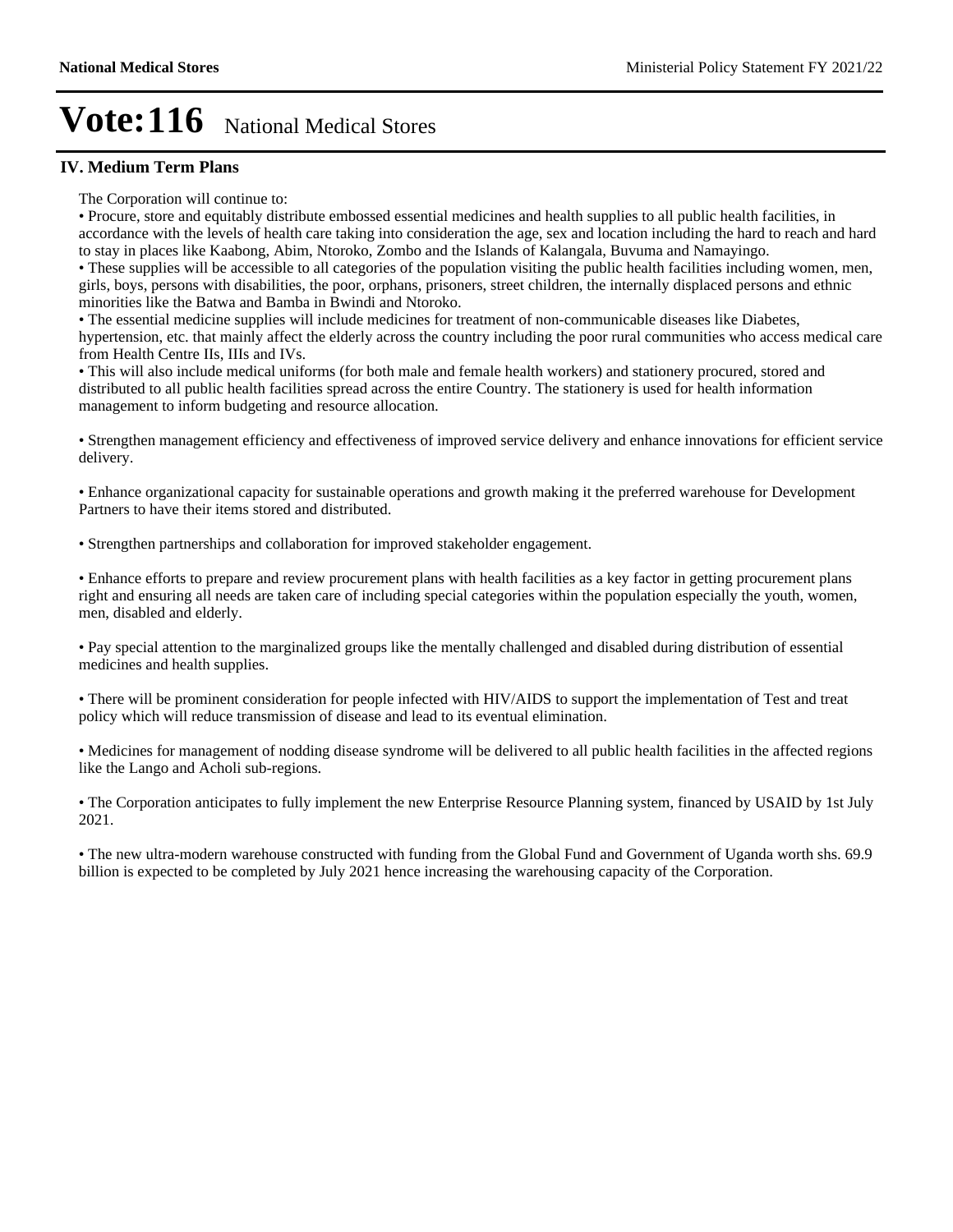## **V. Snapshot Of Medium Term Budget Allocations**

**Table 5.1: Overview of Vote Expenditures (UShs Billion)**

|                  |                                                      |                    | 2020/21       |                                           |         |         | <b>MTEF Budget Projections</b> |         |         |
|------------------|------------------------------------------------------|--------------------|---------------|-------------------------------------------|---------|---------|--------------------------------|---------|---------|
|                  |                                                      | 2019/20<br>Outturn | <b>Budget</b> | <b>Approved Expenditure</b><br>by End Dec | 2021/22 | 2022/23 | 2023/24                        | 2024/25 | 2025/26 |
| <b>Recurrent</b> | Wage                                                 | 11.987             | 15.273        | 7.255                                     | 15.273  | 16.037  | 16.037                         | 16.037  | 16.037  |
|                  | Non Wage                                             | 375.541            | 394.962       | 235.098                                   | 574.962 | 574.962 | 574.962                        | 574.962 | 574.962 |
| Devt.            | GoU                                                  | 0.000              | 10.079        | 0.343                                     | 10.079  | 10.079  | 10.079                         | 10.079  | 10.079  |
|                  | Ext. Fin.                                            | 0.000              | 0.000         | 0.000                                     | 0.000   | 0.000   | 0.000                          | 0.000   | 0.000   |
|                  | <b>GoU</b> Total                                     | 387.528            | 420.314       | 242.697                                   | 600.314 | 601.078 | 601.078                        | 601.078 | 601.078 |
|                  | <b>Total GoU+Ext Fin (MTEF)</b>                      | 387.528            | 420.314       | 242.697                                   | 600.314 | 601.078 | 601.078                        | 601.078 | 601.078 |
|                  | Arrears                                              | 0.000              | 0.000         | 0.000                                     | 0.000   | 0.000   | 0.000                          | 0.000   | 0.000   |
|                  | <b>Total Budget</b>                                  | 387.528            | 420.314       | 242.697                                   | 600.314 | 601.078 | 601.078                        | 601.078 | 601.078 |
|                  | <b>A.I.A Total</b>                                   | 0.000              | 0.000         | 0.000                                     | 0.000   | 0.000   | 0.000                          | 0.000   | 0.000   |
|                  | <b>Grand Total</b>                                   | 387.528            | 420.314       | 242.697                                   | 600.314 | 601.078 | 601.078                        | 601.078 | 601.078 |
|                  | <b>Total Vote Budget</b><br><b>Excluding Arrears</b> | 387.528            | 420.314       | 242.697                                   | 600.314 | 601.078 | 601.078                        | 601.078 | 601.078 |

#### **Table 5.2: Budget Allocation by Programme (UShs Billion)**

|                                 | 2021/22 Draft Estimates |          |              |
|---------------------------------|-------------------------|----------|--------------|
| <b>Billion Uganda Shillings</b> | GoU                     | Ext. Fin | <b>Total</b> |
| Human Capital Development       | 600.314                 | 0.000    | 600.314      |
| <b>Grand Total:</b>             | 600.314                 | 0.000    | 600.314      |
| <b>Total excluding Arrears</b>  | 600.314                 | 0.000    | 600.314      |

## **VI. Budget By Economic Clasification**

**Table V6.1 2020/21 and 2021/22 Budget Allocations by Item**

|                                       | 2020/21 Approved Budget |          |       |              | 2021/22 Draft Estimates |          |              |
|---------------------------------------|-------------------------|----------|-------|--------------|-------------------------|----------|--------------|
| Billion Uganda Shillings              | GoU                     | Ext. Fin | AIA   | <b>Total</b> | GoU                     | Ext. Fin | <b>Total</b> |
| <b>Output Class: Outputs Provided</b> | 410.235                 | 0.000    | 0.000 | 410.235      | 590.235                 | 0.000    | 590.235      |
| 211 Wages and Salaries                | 24.461                  | 0.000    | 0.000 | 24.461       | 28.268                  | 0.000    | 28.268       |
| 212 Social Contributions              | 2.159                   | 0.000    | 0.000 | 2.159        | 2.394                   | 0.000    | 2.394        |
| 221 General Expenses                  | 23.527                  | 0.000    | 0.000 | 23.527       | 19.141                  | 0.000    | 19.141       |
| 223 Utility and Property Expenses     | 1.702                   | 0.000    | 0.000 | 1.702        | 2.068                   | 0.000    | 2.068        |
| 224 Supplies and Services             | 336.407                 | 0.000    | 0.000 | 336.407      | 506.387                 | 0.000    | 506.387      |
| 225 Professional Services             | 6.057                   | 0.000    | 0.000 | 6.057        | 8.137                   | 0.000    | 8.137        |
| 227 Travel and Transport              | 12.637                  | 0.000    | 0.000 | 12.637       | 18.788                  | 0.000    | 18.788       |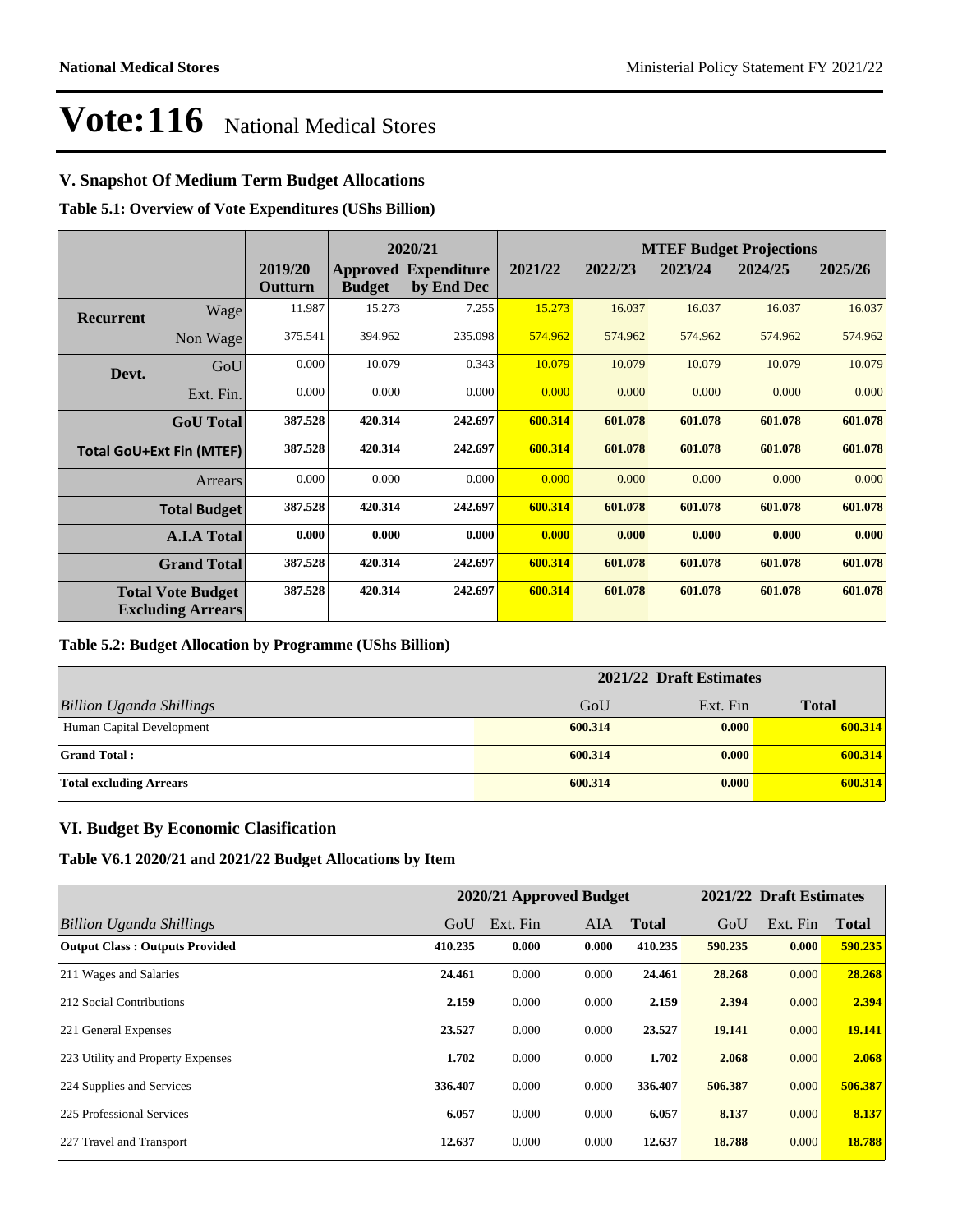| 228 Maintenance                        | 3.286   | 0.000 | 0.000 | 3.286   | 5.053   | 0.000 | 5.053   |
|----------------------------------------|---------|-------|-------|---------|---------|-------|---------|
| <b>Output Class: Capital Purchases</b> | 10.079  | 0.000 | 0.000 | 10.079  | 10.079  | 0.000 | 10.079  |
| 312 FIXED ASSETS                       | 10.079  | 0.000 | 0.000 | 10.079  | 10.079  | 0.000 | 10.079  |
| Grand Total :                          | 420.314 | 0.000 | 0.000 | 420.314 | 600.314 | 0.000 | 600.314 |
| Total excluding Arrears                | 420.314 | 0.000 | 0.000 | 420.314 | 600.314 | 0.000 | 600.314 |

## VII. Budget By Sub-Subprogramme, Department And Project

**Table V7.1: Past Expenditure Outturns and Medium Term Projections by Sub-SubProgramme,Department and Project**

| Billion Uganda shillings                               |                                     | FY 2020/21                |                                   |                                             | <b>Medium Term Projections</b> |         |         |             |
|--------------------------------------------------------|-------------------------------------|---------------------------|-----------------------------------|---------------------------------------------|--------------------------------|---------|---------|-------------|
|                                                        | <b>FY 2019/20</b><br><b>Outturn</b> | Approved<br><b>Budget</b> | <b>Spent By</b><br><b>End Dec</b> | 2021-22<br><b>Proposed</b><br><b>Budget</b> | 2022-23                        | 2023-24 | 2024-25 | $2025 - 26$ |
| 59 Pharmaceutical and Medical<br><b>Supplies</b>       | 387.528                             | 420.314                   | 242.697                           | 600.314                                     | 601.078                        | 601.078 | 601.078 | 601.078     |
| 01 Pharmaceuticals and Other Health<br><b>Supplies</b> | 387.528                             | 410.235                   | 242.354                           | 590.235                                     | 590.999                        | 590.999 | 590.999 | 590.999     |
| <b>Retooling of National Medical Stores</b><br>1567    | 0.000                               | 10.079                    | 0.343                             | 10.079                                      | 10.079                         | 10.079  | 10.079  | 10.079      |
| <b>Total for the Vote</b>                              | 387.528                             | 420.314                   | 242.697                           | 600.314                                     | 601.078                        | 601.078 | 601.078 | 601.078     |
| <b>Total Excluding Arrears</b>                         | 387.528                             | 420.314                   | 242.697                           | 600.314                                     | 601.078                        | 601.078 | 601.078 | 601.078     |

## **VIII. Sub-SubProgramme Performance and Medium Term Plans**

#### **Table V8.1: Sub-SubProgramme Outcome and Outcome Indicators**

|                                           | <b>Sub-SubProgramme:</b> 59 Pharmaceutical and Medical Supplies                              |                 |                  |                            |            |            |  |
|-------------------------------------------|----------------------------------------------------------------------------------------------|-----------------|------------------|----------------------------|------------|------------|--|
| Objective :                               | To provide supplies of medicines and other pharmaceutical supplies to the Ugandan Population |                 |                  |                            |            |            |  |
| <b>Responsible Officer:</b>               | Mr. Moses Kamabare                                                                           |                 |                  |                            |            |            |  |
| <b>Outcome:</b>                           | Quality and accessible medicines, equipment and other health supplies                        |                 |                  |                            |            |            |  |
| 1. Improved quality of life at all levels |                                                                                              |                 |                  |                            |            |            |  |
|                                           |                                                                                              |                 |                  | <b>Performance Targets</b> |            |            |  |
| <b>Outcome Indicators</b>                 |                                                                                              |                 |                  | 2021/22                    | 2022/23    | 2023/24    |  |
|                                           |                                                                                              | <b>Baseline</b> | <b>Base year</b> | <b>Target</b>              | Projection | Projection |  |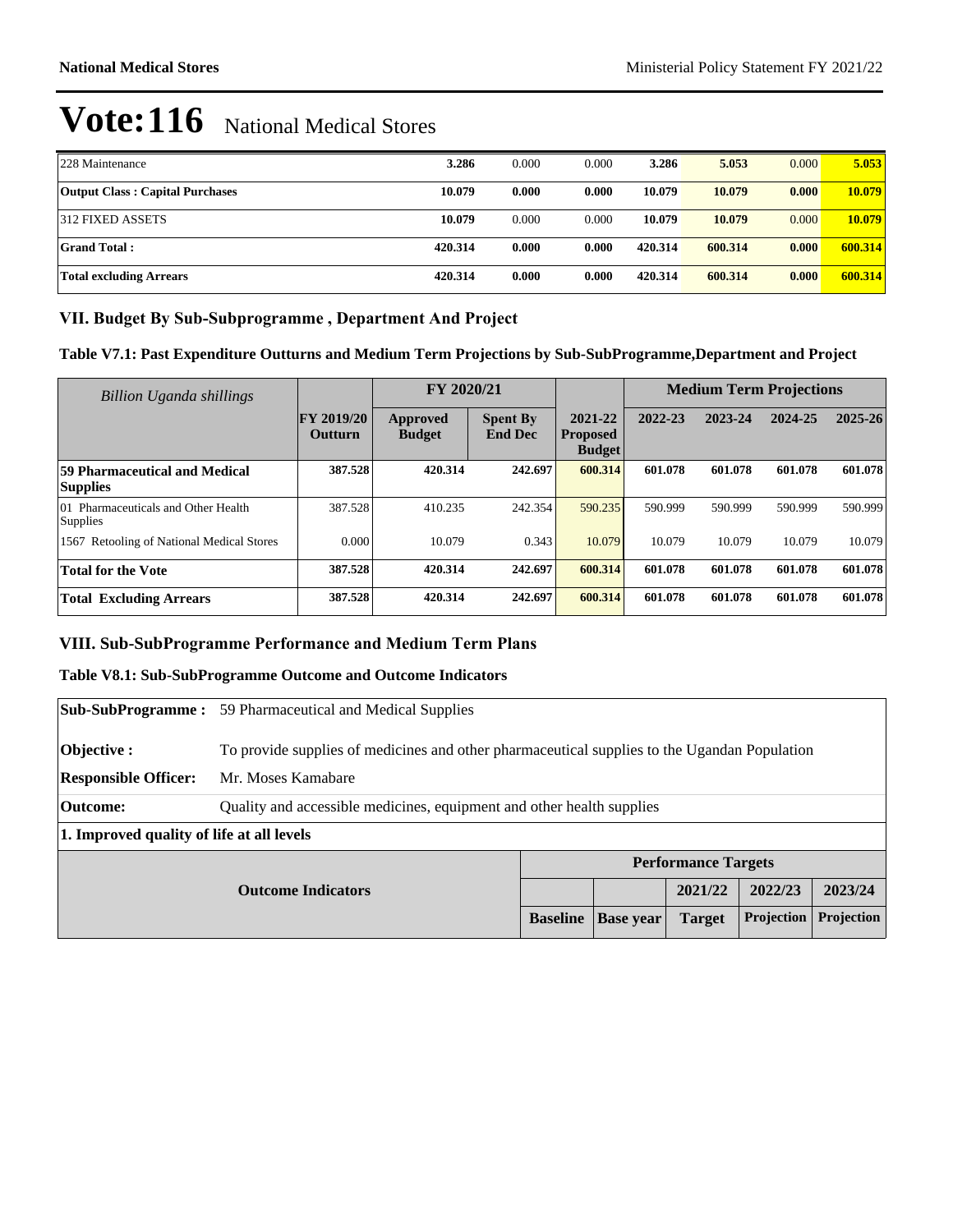| • Proportion of health facilities without drug stock out for 41 tracer medicines in previous 3<br>100%<br>2021<br>months | 100%   | 100%   | 100%   |  |  |  |  |  |
|--------------------------------------------------------------------------------------------------------------------------|--------|--------|--------|--|--|--|--|--|
| <b>Department: 01 Pharmaceuticals and Other Health Supplies</b>                                                          |        |        |        |  |  |  |  |  |
| <b>Budget Output: 06 Supply of EMHS to HC 11 ( Basic Kit)</b>                                                            |        |        |        |  |  |  |  |  |
| Value of EMHS basic kits supplied to HC II                                                                               | 10.38  | 10.9   | 11.45  |  |  |  |  |  |
| <b>Budget Output: 07 Supply of EMHS to HC 111 ( Basic Kit)</b>                                                           |        |        |        |  |  |  |  |  |
| Value of EMHS basic kits supplied to HC III                                                                              | 33.19  | 34.85  | 36.59  |  |  |  |  |  |
| <b>Budget Output: 08 Supply of EMHS to HC 1V</b>                                                                         |        |        |        |  |  |  |  |  |
| Value (shs Billions) of EMHS supplied to HC IV                                                                           | 19.93  | 20.93  | 21.97  |  |  |  |  |  |
| <b>Budget Output: 09 Supply of EMHS to General Hospitals</b>                                                             |        |        |        |  |  |  |  |  |
| Value (shs Billions) of EMHS procured and supplied to General Hospitals                                                  | 20.95  | 22     | 23.1   |  |  |  |  |  |
| <b>Budget Output: 10 Supply of EMHS to Regional Referral Hospitals</b>                                                   |        |        |        |  |  |  |  |  |
| Value (shs Billions) of EMHS supplied to Regional Referral Hospitals                                                     | 20.63  | 21.66  | 22.75  |  |  |  |  |  |
| <b>Budget Output: 11 Supply of EMHS to National Referral Hospitals</b>                                                   |        |        |        |  |  |  |  |  |
| Value (shs Billions) of EMHS supplied to National Referral Hospitals                                                     | 22.66  | 23.79  | 24.98  |  |  |  |  |  |
| <b>Budget Output: 13 Supply of EMHS to Specialised Units</b>                                                             |        |        |        |  |  |  |  |  |
| Value (shs Billions) of specialised medicines supplied to specialized units                                              | 41.06  | 43.07  | 45.22  |  |  |  |  |  |
| <b>Budget Output: 14 Supply of Emergency and Donated Medicines</b>                                                       |        |        |        |  |  |  |  |  |
| Value (shs Billions) spent on emergencies, donations and related costs                                                   | 7.48   | 7.85   | 8.24   |  |  |  |  |  |
| <b>Budget Output: 15 Supply of Reproductive Health Items</b>                                                             |        |        |        |  |  |  |  |  |
| Value(Shs billions) of Reproductive health commodities distributed to health Facilities                                  | 20.46  | 21.48  | 22.56  |  |  |  |  |  |
| <b>Budget Output: 16 Immunisation Supplies</b>                                                                           |        |        |        |  |  |  |  |  |
| Value of vaccines supplied to health facilities                                                                          | 101.37 | 106.44 | 111.76 |  |  |  |  |  |
| <b>Budget Output: 17 Supply of Lab Commodities to accredited Facilities</b>                                              |        |        |        |  |  |  |  |  |
| Value of Labaratory procured and supplied against plan                                                                   | 56.73  | 59.57  | 62.54  |  |  |  |  |  |

## **IX. Major Capital Investments And Changes In Resource Allocation**

## **Table 9.1: Major Capital Investment (Capital Purchases outputs over 0.5Billion)**

| FY 2020/21                                                                       | FY 2021/22                                                                             |                                                                                  |  |  |  |  |  |
|----------------------------------------------------------------------------------|----------------------------------------------------------------------------------------|----------------------------------------------------------------------------------|--|--|--|--|--|
| <b>Appr. Budget and Planned Outputs</b>                                          | <b>Proposed Budget and Planned</b><br><b>Outputs</b>                                   |                                                                                  |  |  |  |  |  |
| <b>Vote 116 National Medical Stores</b>                                          |                                                                                        |                                                                                  |  |  |  |  |  |
| <b>Sub-SubProgramme: 08 59 Pharmaceutical and Medical Supplies</b>               |                                                                                        |                                                                                  |  |  |  |  |  |
| Development Project : 1567 Retooling of National Medical Stores                  |                                                                                        |                                                                                  |  |  |  |  |  |
| Budget Output: 08 59 75 Purchase of Motor Vehicles and Other Transport Equipment |                                                                                        |                                                                                  |  |  |  |  |  |
| purchase of M/V and other transport equipment                                    | Nothing was purchased during the quarter as<br>procurement process was still on going. | <b>Purchase of Motor vehicles and other transport</b><br>equipment worth 5.505Bn |  |  |  |  |  |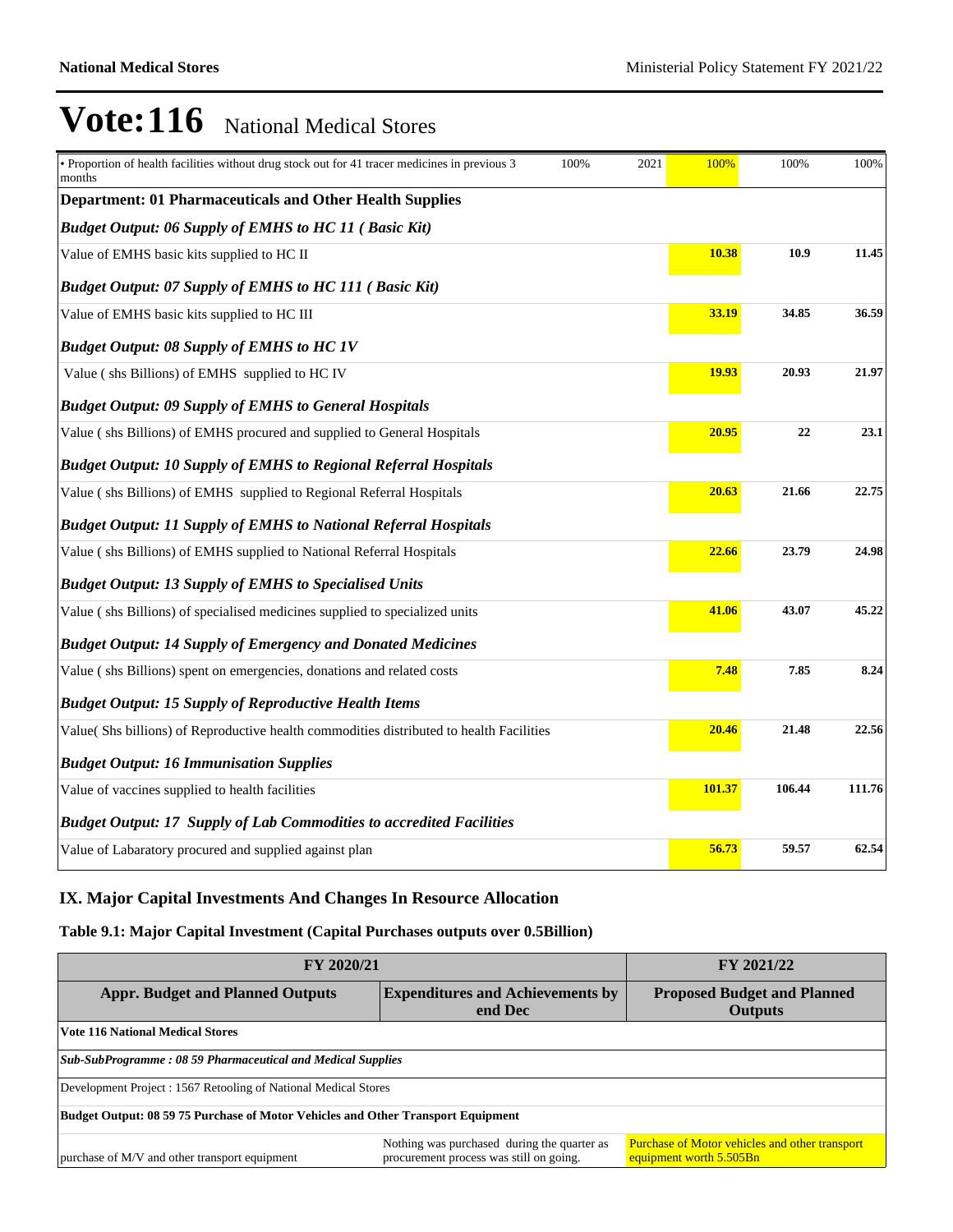| <b>Total Output Cost(Ushs Thousand)</b>                                           | 5,175,000      | $\bf{0}$                                                                  | 5,505,964                                                                               |  |  |  |  |  |
|-----------------------------------------------------------------------------------|----------------|---------------------------------------------------------------------------|-----------------------------------------------------------------------------------------|--|--|--|--|--|
| Gou Dev't:                                                                        | 5,175,000      | 0                                                                         | 5,505,964                                                                               |  |  |  |  |  |
| Ext Fin:                                                                          | $\mathbf{0}$   | $\Omega$                                                                  |                                                                                         |  |  |  |  |  |
| A.I.A:                                                                            | $\overline{0}$ | $\theta$                                                                  | $\overline{0}$                                                                          |  |  |  |  |  |
| Budget Output: 08 59 77 Purchase of Specialised Machinery & Equipment             |                |                                                                           |                                                                                         |  |  |  |  |  |
| purchase of specialised machinery and equipment                                   |                | Shipping Containers worth 0.2bn were<br>purchased by the end of quarter 2 | To purchase Specilalised Machinery and<br>Equipment for use in Warehouse worth 0.758 Bn |  |  |  |  |  |
| <b>Total Output Cost(Ushs Thousand)</b>                                           | 3,352,000      | 195,411                                                                   | 758,500                                                                                 |  |  |  |  |  |
| Gou Dev't:                                                                        | 3,352,000      | 195,411                                                                   | 758,500                                                                                 |  |  |  |  |  |
| Ext Fin:                                                                          | $\mathbf{0}$   | 0                                                                         | $\Omega$                                                                                |  |  |  |  |  |
| A.I.A:                                                                            | $\mathbf{0}$   | $\theta$                                                                  |                                                                                         |  |  |  |  |  |
| Budget Output: 08 59 78 Purchase of Office and Residential Furniture and Fittings |                |                                                                           |                                                                                         |  |  |  |  |  |
| purchase of office and residential furniture and fittings.                        |                | Office furniture worth 0.05bn were purchased<br>by the end of Quarter 2   | To purchase office and Residential furniture and<br>fittings worth 1.221Bn              |  |  |  |  |  |
| <b>Total Output Cost(Ushs Thousand)</b>                                           | 333,800        | 51,310                                                                    | 1,221,800                                                                               |  |  |  |  |  |
| Gou Dev't:                                                                        | 333,800        | 51,310                                                                    | 1,221,800                                                                               |  |  |  |  |  |
| Ext Fin:                                                                          | $\Omega$       | $\Omega$                                                                  | $\Omega$                                                                                |  |  |  |  |  |
| A.I.A:                                                                            | $\Omega$       | $\Omega$                                                                  | $\Omega$                                                                                |  |  |  |  |  |
| <b>Budget Output: 08 59 85 Purchase of Medical Equipment</b>                      |                |                                                                           |                                                                                         |  |  |  |  |  |
| purchase of medical equipment.                                                    |                |                                                                           | To purchase medical equipment worth 2.5 Bn                                              |  |  |  |  |  |
| <b>Total Output Cost(Ushs Thousand)</b>                                           | 900,000        | 0                                                                         | 2,500,000                                                                               |  |  |  |  |  |
| Gou Dev't:                                                                        | 900,000        | 0                                                                         | 2,500,000                                                                               |  |  |  |  |  |
| Ext Fin:                                                                          | $\mathbf{0}$   | $\Omega$                                                                  | $\Omega$                                                                                |  |  |  |  |  |
| A.I.A.                                                                            | $\mathbf{0}$   | 0                                                                         | $\Omega$                                                                                |  |  |  |  |  |

## **X. Vote Challenges and Plans To Improve Performance**

#### **Vote Challenges**

There has been no substantial and proportionate increase in the past for funding for Medicines and Health Supplies despite increase in population for Regional referral Hospital. The increase in the number and cases of Non-communicable Diseases infections especially among the elderly has not been matched with an increase in funding.

Limited storage space for Essential Medicines and Health Supplies (EMHSs) which affects the volume of stock that can be received and stored at the warehouse at any one time.

Access challenges to some of the Islands like Kalangala, Buvuma and Namayingo and other hard to reach areas like Kisoro and Buduma especially during the rainy seasons which causes delays in delivery of the essential medicines and health supplies.

The negative effects of Covid 19 pandemic continue to affect the rate of implementation of planned activities and delivery of supplies leading to under absorption of funds.

#### **Plans to improve Vote Performance**

The Corporation will follow guidance on contracting in the local current in order to engage relevant stakeholders in case of adverse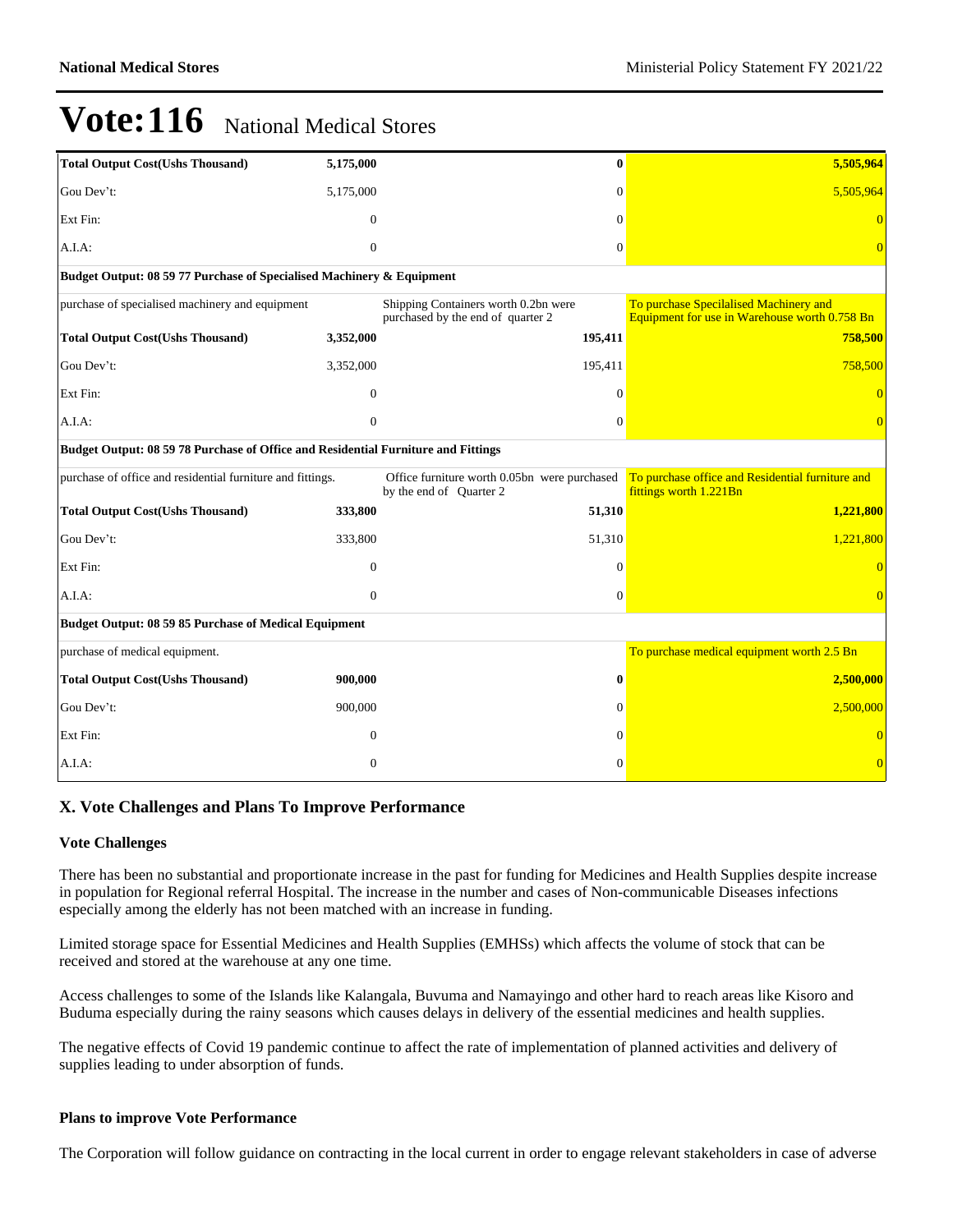effects on the available cash flows.

The Corporation will continue to engage the Government and relevant authorities/stakeholders through the Ministry of Health to increase funds allocation to priority areas that are either unfunded or under-funded.

The Corporation anticipates to complete the construction of a 30,000 pallets ultra-modern warehouse within FY 2020/21 which will increase the storage capacity substantially, providing sufficient storage for the Essential Medicines and Health Supplies.

Continued collaboration with other Government sectors to prioritise providing access to the Islands and other hard to reach areas in the country.

Effective contract management, budget performance monitoring and reporting to guide management decisions. Other initiatives for continuous improvement:

The corporation will continue to drive participatory planning with all key stakeholder in the Health sector during the development of the procurement plans for Essential Medicines and Health Supplies. This promotes ownership of the budget output and understanding of the funding gaps which eventually inform funds allocation decisions.

The full implementation of the all-inclusive and seamless Enterprise Resource Planning (ERP) by 1st July 2021 will improve vote performance at all stages i.e. from planning to budget execution while supporting the self-ordering process by the public health facilities.

## **XI Off Budget Support**

**Table 11.1 Off-Budget Support by Project**

N/A

## **XII. Vote Cross Cutting Policy And Other Budgetary Issues**

#### **Table 12.1: Cross- Cutting Policy Issues**

| <b>Issue Type:</b>                  | <b>HIV/AIDS</b>                                                                                                                                                                                                                                                                                                                                                                                                                                                                                                        |
|-------------------------------------|------------------------------------------------------------------------------------------------------------------------------------------------------------------------------------------------------------------------------------------------------------------------------------------------------------------------------------------------------------------------------------------------------------------------------------------------------------------------------------------------------------------------|
| Objective:                          | To avail ARVS equitably to treatment centres spread throughout the country serving all<br>communities in the urban and rural centres including the hard to reach and hard to stay in places<br>like Abim, Amudat, Bundibugyo, Kaabong, Ntoroko, Kisoro, Napak, Omoro, Yumbe, Zombo and<br>the islands of<br>Buvuma, Kalangala Namayingo. Shs 140.3 billion has been allocated to avert the HIV/AIDS<br>Scourge through the test and treat policy which is intended to buttress efforts towards HIV/AIDS<br>Prevalence. |
| <b>Issue of Concern:</b>            | Adequate and affordable ARVs to accredited facilities                                                                                                                                                                                                                                                                                                                                                                                                                                                                  |
| <b>Planned Interventions:</b>       | Avail ARVS to treatment centres spread across the country including the more vulnerable areas<br>like the islands of Buvuma, Kalangala Namayingo, and the hard to reach districts like<br>Abim, Amudat, Bundibugyo, Kaabong, Ntoroko, Napak, Omoro, Yumbe and Zombo.                                                                                                                                                                                                                                                   |
| <b>Budget Allocation (Billion):</b> | 140.330                                                                                                                                                                                                                                                                                                                                                                                                                                                                                                                |
| <b>Performance Indicators:</b>      | Procure, Store and Distribute ARVs worth shs 140.3 billion                                                                                                                                                                                                                                                                                                                                                                                                                                                             |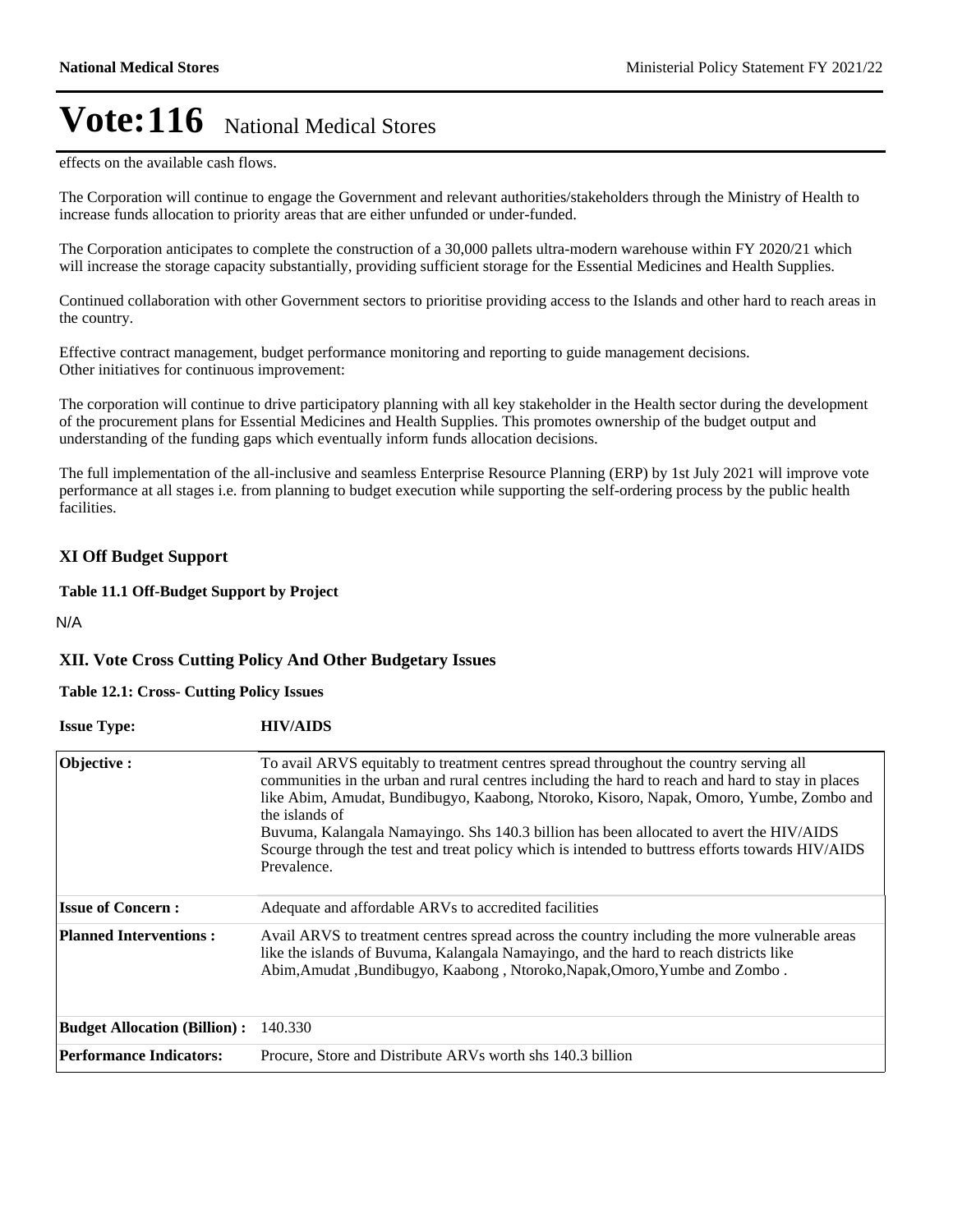| <b>Issue Type:</b>                  | <b>Gender</b>                                                                                                                                                                                                                                                                                                                                                                                                                                                                                                      |
|-------------------------------------|--------------------------------------------------------------------------------------------------------------------------------------------------------------------------------------------------------------------------------------------------------------------------------------------------------------------------------------------------------------------------------------------------------------------------------------------------------------------------------------------------------------------|
| Objective:                          | To avail medicines for the treatment of ailments that affect children, women, men, youth, elderly,<br>disabled and ethnic minorities in the rural and urban communities accessing medical care from<br>public health facilities. Mama Kits and other reproductive health supplies of Shs 26.04 bn<br>Equitably supplied to all public health facilities across the country including the islands of<br>Buvuma, Kalangala Namayingo, and hard to reach regions like Karamoja, West Nile and<br>mountainous Regions. |
| <b>Issue of Concern:</b>            | Gender                                                                                                                                                                                                                                                                                                                                                                                                                                                                                                             |
| <b>Planned Interventions:</b>       | To avail Health supplies to children, women, youth, elderly and disabled. Items like MAMA KITS,<br>Family planning supplies and other reproductive health items equitably supplied to public health<br>facilities spread throughout the country.                                                                                                                                                                                                                                                                   |
| <b>Budget Allocation (Billion):</b> | 14.720                                                                                                                                                                                                                                                                                                                                                                                                                                                                                                             |
| <b>Performance Indicators:</b>      | Procure, store and distribute essential medicines and health supplies including MAMA KITS and<br>other reproductive health items to those in need worth shs. 14.72 billion.                                                                                                                                                                                                                                                                                                                                        |
| <b>Issue Type:</b>                  | <b>Enviroment</b>                                                                                                                                                                                                                                                                                                                                                                                                                                                                                                  |
| Objective:                          | To Retrieve all expired and non-viable medicines for safe incineration from all public health<br>facilities<br>as part of the professional and safe services offered to the public. Support some public health<br>facilities in the construction of facilities for safe medical waste disposal. Maintain proper hygiene<br>and sanitary conditions especially for female staff by providing sanitary items. An amount of shs<br>500 million has been earmarked for these initiatives.                              |
| <b>Issue of Concern:</b>            | Environment                                                                                                                                                                                                                                                                                                                                                                                                                                                                                                        |
| <b>Planned Interventions:</b>       | Professional services rendered to all health facilities spread across the country                                                                                                                                                                                                                                                                                                                                                                                                                                  |
| <b>Budget Allocation (Billion):</b> | 0.500                                                                                                                                                                                                                                                                                                                                                                                                                                                                                                              |
| <b>Performance Indicators:</b>      | Safe incineration of expired drugs as part of the professional services rendered worth shs<br>0.500billion.                                                                                                                                                                                                                                                                                                                                                                                                        |

## **XIII. Personnel Information**

## **Table 13.1 Staff Establishment Analysis**

| <b>Title</b>                               | <b>Salary Scale</b> | <b>Number Of Approved Positions</b> | <b>Number Of Filled Positions</b> |
|--------------------------------------------|---------------------|-------------------------------------|-----------------------------------|
| <b>PICKER PACKER-1</b>                     | <b>GRADE 10</b>     | 77                                  | 74                                |
| DRIVER-1                                   | <b>GRADE 11</b>     | 52                                  | 49                                |
| <b>SECURITY GUARD-1</b>                    | <b>GRADE 11</b>     |                                     | $\frac{3}{3}$                     |
| <b>CHIEF PHARMACIST</b>                    | <b>GRADE 2</b>      |                                     | $\theta$                          |
| <b>PUBLIC RELATIONS OFFICER</b>            | <b>GRADE 3</b>      |                                     | $\vert$ 0                         |
| <b>STORES MANAGEMENT</b><br><b>OFFICER</b> | <b>GRADE 3</b>      |                                     |                                   |
| <b>INTERNAL AUDITOR</b>                    | <b>GRADE 4</b>      |                                     |                                   |
| ISYSTEMS ADMNISTRATOR                      | <b>GRADE 4</b>      |                                     | $\left($                          |